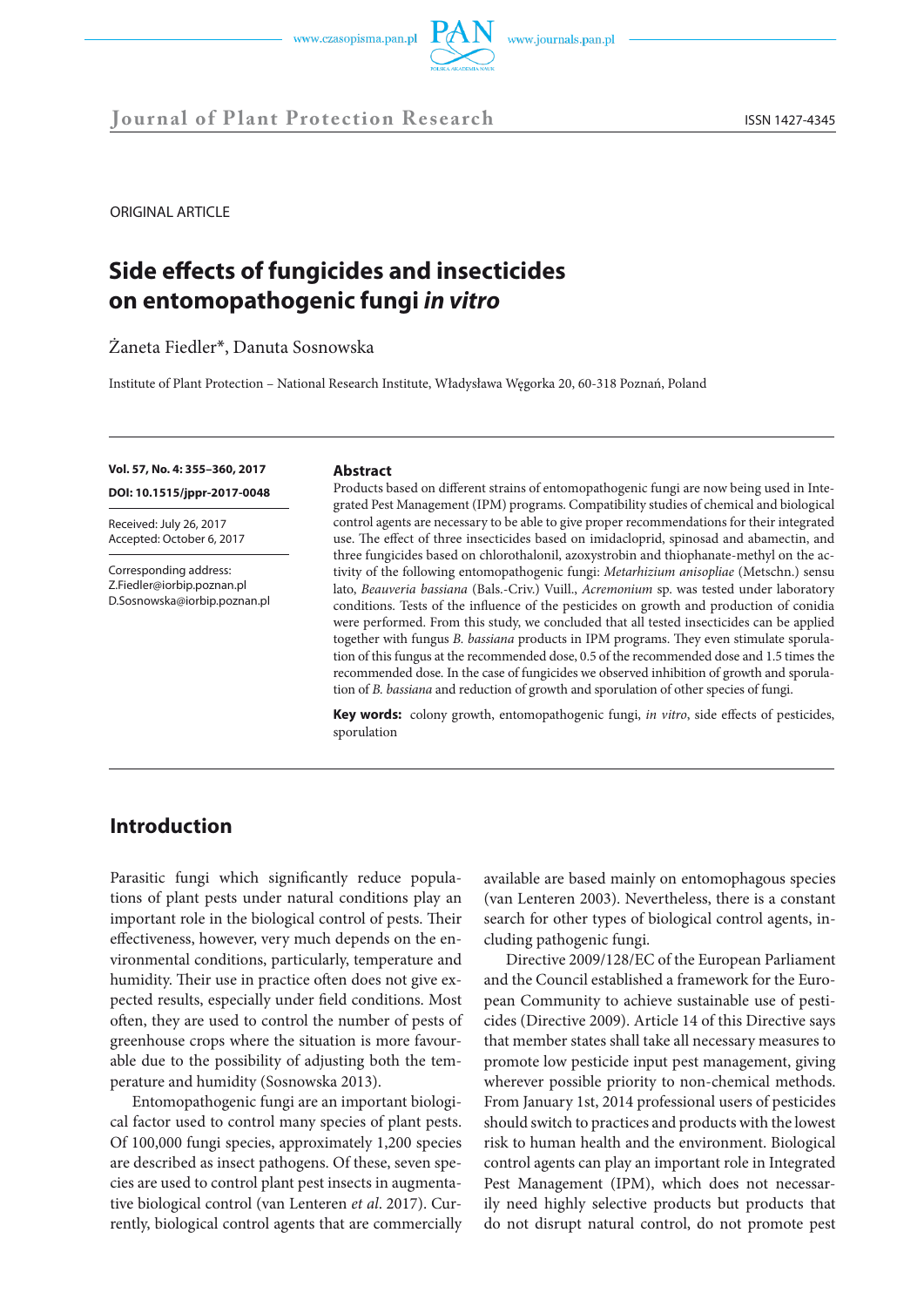outbreak after treatments or secondary pests previously controlled. It is important to know the side effects of pesticides on beneficial organisms for IPM. It is known that pesticides can have different effects on growth, sporulation and pathogenicity of entomopathogenic fungi (Majchrowicz and Poprawski 1993; Tkaczuk 2001; Rashid *et al.* 2010; Hernandez *et al*. 2012; Tkaczuk *et.al*. 2012, 2015; Pelizza *et al*. 2015). The obtained data may be helpful in the development of IPM strategies using beneficial control agents like microorganisms with chemical pesticides.

The main objective of the research presented in this paper was to evaluate the side effects of selected fungicides and insecticides on the growth and sporulation of entomopathogenic fungi: *Beauveria bassiana* (Bals.- -Criv.) Vuill., *Metarhizium anisopliae* (Metschn.) sensu lato (s.l.) and *Acremonium* sp. (previously known as *Cephalosporium*).

## **Materials and Methods**

## **Fungal isolates**

Experiments were carried out under laboratory conditions. Three Polish isolates of entomopathogenic fungi were taken from the colletion of the Department of Biological Pest Control, Institute of Plant Protection – National Research Institute, Poznań, Poland. The *B. bassiana* and *M. anisopliae* s.l. strains were isolated from insects which occur in the litter in the Białowieża Forest. *Acremonium* sp*.* was isolated from greenhouse whitefly *(Trialeurodes vaporariorum).*

The fungal isolates were cultured on potato dextrose agar (PDA) medium and plates were incubated in a growth chamber in the dark at 25°C for 10 days. Fungi were assigned to a species according to their morphological features (Hodge 2000).

#### **Preparation of media with pesticides**

The PDA medium was sterilized in an autoclave at 121°C for 15 min. When the medium reached 50–60°C precisely measured doses of pesticides were added. Subsequent concentrations of pesticides in medium were obtained by dilution. Three insecticides were used: Confidor 200 SL (imidacloprid), Biospin 120 SC (spinosad) and Vertimec 018 EC (abamectin), and three fungicides: Amistar 250 SC (azoxystrobin), Bravo 500 SC (chlorothalonil), Topsin 200 SL (thiophanate-methyl) at three concentrations. The tested pesticides were added to the medium at the following doses: B – 0.5 recommended dose, C – recommended dose, D – 1.5 recommended dose, A – control, fungi cultures grown on medium without pesticides.

## **Estimation of daily fungal colony growth and sporulation**

Agar plugs (0.8 cm diameter) with different fungi species were placed in the middle of 9 cm diam. Petri dishes containing PDA medium with fungicides or insecticides at different concentrations with fungi plugs. Then Petri dishes were placed in an incubator at 25°C. Colony growth was observed every day until the 7th day of culturing by measuring the colony diameter (in mm). The results are presented as colony daily linear growth (cm) as an average of each day's colony growth. Each treatment was performed in four replications.

Sporulation of the fungi colonies was assessed on the 7th day. The conidial suspension was prepared in a homogenizer by grinding the whole fungi colonies in 10 ml of sterile water. The number of spores/1 cm<sup>2</sup> of the colony surface was estimated using a haemocytometer.

According to the scale proposed by Alves *et al*. (1998) the toxic impact of chemical substances on the development of fungi was determined with the following equation:

$$
T = 20(VG) + 80(SP)/100,
$$

where: VG – mycelium growth, SP – sporification.

The following scale was devised: 0–30 – very toxic, 31–45 – toxic, 46–60 – moderate toxicity, above 60% – low toxicity.

## **Statistical analysis**

The obtained results were subject to a random ANOVA variance analysis. The significance of the observed differences was tested with the use of data transformed to angular degrees or non-transformed data, according to the Freeman-Tukey test with the level of significance  $p < 0.001$ .

## **Results**

The results showed a significant difference in terms of susceptibility of the used fungi species in relation to the examined fungicides and insecticides (Table 1).

The addition of the insecticides to the culture medium at the recommended dose, at 0.5 of the recommended dose and at 1.5 times the recommended dose inhibited the growth of *M. anisopliae* s.l. colony (Fig. 1). The greatest number of spores was observed with 0.5 of the recommended dose of insecticide Vertimec 018 EC. The number of spores in  $1 \text{ cm}^2$  of the colony was even higher  $(2.85 \times 10^7)$  than in the control  $(1.2 \times 10^7)$  and differed significantly from the control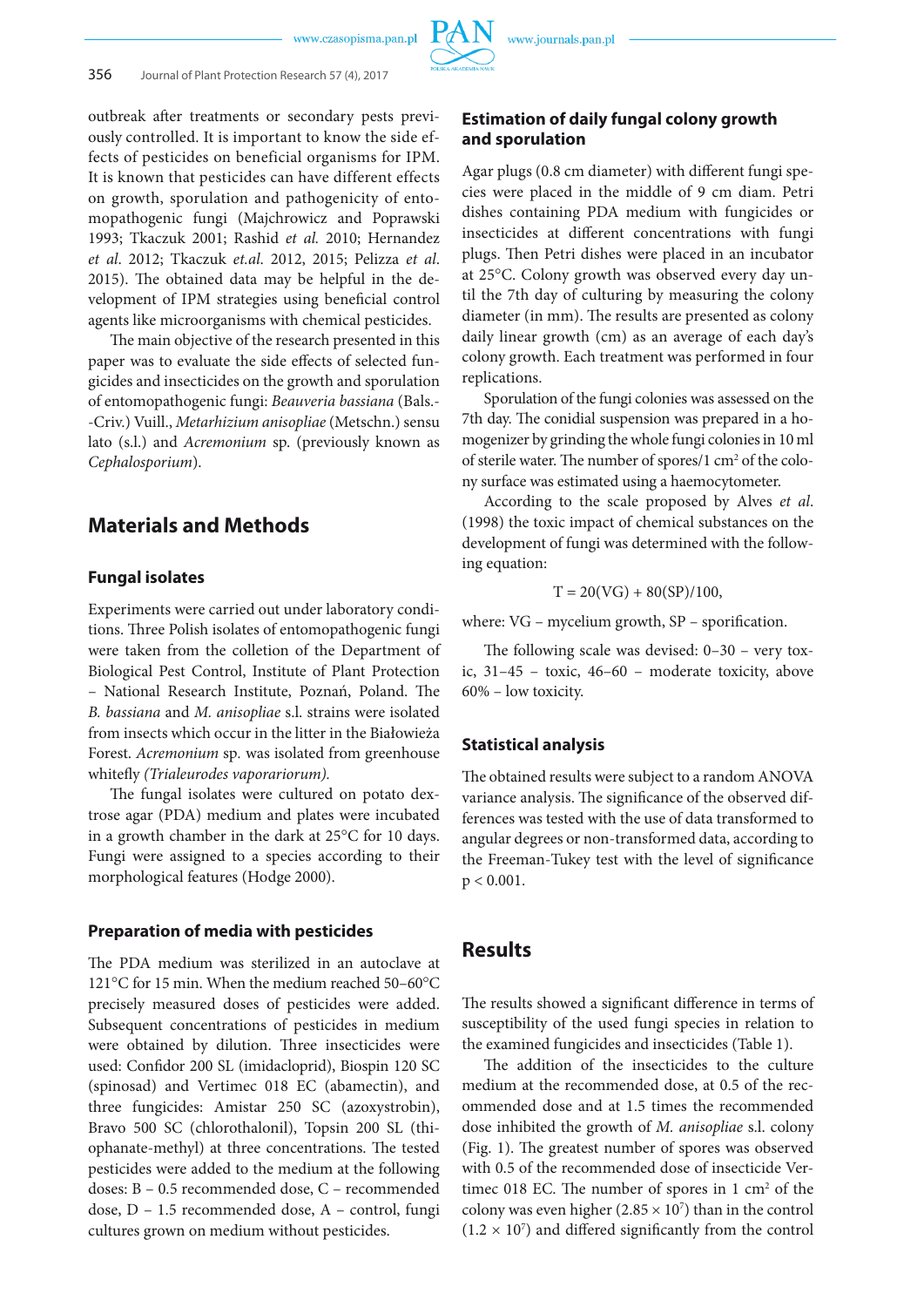| Treatment                | Daily linear growth [cm] |                             |                    |
|--------------------------|--------------------------|-----------------------------|--------------------|
|                          | Beauveria bassiana       | Metarhizium anisopliae s.l. | Acremonium sp.     |
| 1a-Confidor 200 SL (1)   | $0.48 \pm 0.2$ ab        | $0.27 \pm 0.09$ bc          | $0.32 \pm 0.08$ bc |
| 1b-Confidor 200 SL (0.5) | $0.5 \pm 0.1$ b          | $0.36 \pm 0.06$ c           | $0.41 \pm 0.06$ b  |
| 1c-Confidor 200 SL (1.5) | $0.45 \pm 0.1$ ab        | $0.29 \pm 0.1$ bc           | $0.30 \pm 0.1$ bc  |
| 2a-Biospin 120 SC (1)    | $0.35 \pm 0.04$ a        | $0.31 \pm 0.0$ c            | $0.15 \pm 0.02$ a  |
| 2b-Biospin 120 SC (0.5)  | $0.4 \pm 0.1 a$          | $0.33 \pm 0.1 c$            | $0.32 \pm 0.1$ b   |
| 2c-Biospin 120 SC (1.5)  | $0.38 \pm 0.08$ a        | $0.3 \pm 0.1 c$             | $0.27 \pm 0.1$ b   |
| 3a-Vertimec 018 EC (1)   | $0.36 \pm 0.0 a$         | $0.23 \pm 0.1$ bc           | $0.25 \pm 0.1$ b   |
| 3b-Vertimec 018 EC (0.5) | $0.45 \pm 0.01$ ab       | $0.24 \pm 0.06$ bc          | $0.52 \pm 0.1$ C   |
| 3c-Vertimec 018 EC (1.5) | $0.43 \pm 0.2 a$         | $0.14 \pm 0.0 a$            | $0.28 \pm 0.08$ b  |
| Control                  | $0.34 \pm 0.09$ a        | $0.44 \pm 0.2$ cd           | $0.6 \pm 0.09$ d   |

Table 1. Daily linear growth of fungi isolates on media with insecticides on the 7th day of observation

Mean number ± standard deviation calculated from four replications, means followed by the same letter in each column are not significantly different (p < 0.001), (1) – recommended dose, (0.5) – half of the recommended dose, (1.5) – one and a half times the recommended dose



**Fig. 1.** Growth of 7-day old colonies of *Metarhizium anisopliae* s.l. on media with Biospin 120 SC. A – control, B – 0.5 of the recommended dose, C – 1 of the recommended dose, D – 1.5 of the recommended dose

and other treatments, indicating that the insecticide stimulates *M. anisopliae* s.l. sporulation (Table 2). Confidor 200 SL and Biospin 120 SC reduced growth and sporulation of this fungus. The study showed that among the tested insecticides Confidor 200 SL had the greatest inhibitory effect on the sporulation of *M. anisopliae* s.l. When used at the recommended dose and at 1.5 times the recommended dose it caused complete inhibition of fungus sporulation (Table 2). Half of the recommended dose of Cofidor 200 SL also inhibited the sporulation of *M. anisopliae*, but its influence was significantly weaker than the other doses used.

The *Acremonium* sp. strain was the most susceptible to all of the examined insecticides. All tested concentrations of the insecticides reduced the production of spores in comparison with the control (Table 2).

**Table 2.** Number of spores on media with insecticides on the 7th day of observation

| Treatment                | Number of spores per 1 cm <sup>2</sup> of the colony $\times$ 10 <sup>7</sup> |                             |                  |  |
|--------------------------|-------------------------------------------------------------------------------|-----------------------------|------------------|--|
|                          | Beauveria bassiana                                                            | Metarhizium anisopliae s.l. | Acremonium sp.   |  |
| 1a-Confidor 200 SL (1)   | $114.2 \pm 28$ b                                                              | $0 \pm 0.0 a$               | $38.5 \pm 4$ bc  |  |
| 1b-Confidor 200 SL (0.5) | $107.8 \pm 12$ b                                                              | $0.11 \pm 0.01$ b           | $43.4 \pm 8c$    |  |
| 1c-Confidor 200 SL (1.5) | $126.3 \pm 34c$                                                               | $0 \pm 0.0 a$               | $34.8 \pm 12$ bc |  |
| 2a-Biospin 120 SC (1)    | $157 \pm 26$ d                                                                | $0.19 \pm 0.11$ b           | $28.7 \pm 4$ b   |  |
| 2b-Biospin 120 SC (0.5)  | $105 \pm 22 b$                                                                | $0.33 \pm 0.08$ C           | $40.9 \pm 12c$   |  |
| 2c-Biospin 120 SC (1.5)  | $177 \pm 34$ d                                                                | $0.06 \pm 0.01$ ab          | $29.4 \pm 8$ b   |  |
| 3a-Vertimec 018 EC (1)   | $167.8 \pm 54$ d                                                              | $1.13 \pm 0.1$ d            | $34.4 \pm 21$ bc |  |
| 3b-Vertimec 018 SC (0.5) | $265.7 \pm 48$ e                                                              | $2.85 \pm 0.2$ e            | $32.8 \pm 9$ bc  |  |
| 3c-Vertimec 018 SC (1.5) | $187.3 \pm 32$ d                                                              | $0.44 \pm 0.06$ c           | $22.8 \pm 4$ ab  |  |
| Control                  | $54.9 \pm 12 a$                                                               | $1.2 \pm 0.1$ d             | $52.2 \pm 4$ d   |  |

Mean number ± standard deviation calculated from four replications, means followed by the same letter in each column are not significantly different (p < 0.001), (1) – recommended dose, (0.5) – half of the recommended dose, (1.5) – one and a half times the recommended dose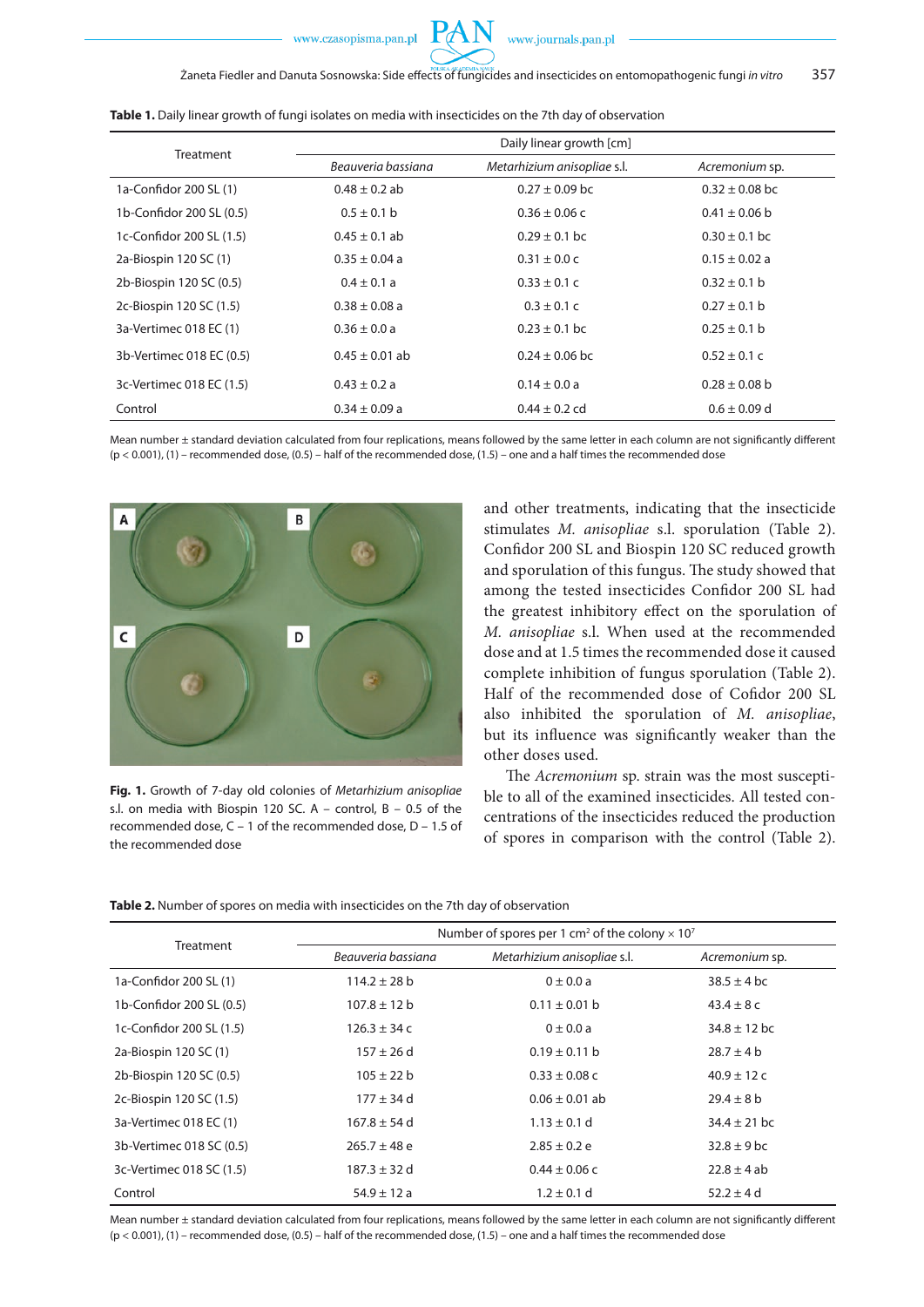

**Fig. 2.** Growth of 7-day-old colonies of *Acremonium* sp. on media with Confidor 200 SL. A – control, B – 0.5 of the recommended dose, C – 1 of the recommended dose, D – 1.5 of the recommended dose

The greatest daily growth of the colony of this fungus (0.6 cm) was observed in the control where no insecticides were used. This value significantly differed from other treatments (Table 1, Fig. 2). A similar situation was observed during the production of spores  $(52.2 \times 10^7 \text{ per } 1 \text{ cm}^2 \text{ of the colony})$  in the control and also significantly differed from the treatments with the addition of insecticides to the culture medium. No stimulating activity of the insecticides on the growth of the colony and the production of spores of *Acremonium* sp. was observed.

The *B. bassiana* fungus was less sensitive to the used insecticides where daily growth of the colony was greater than the control for all concentrations (Fig. 3). The largest number of spores in comparison with the control in all treatments was also observed and in all cases the difference was highly significant. The greatest number of spores was observed with the use of the



**Fig. 3.** Growth of 7-day-old colonies of *Beauveria bassiana* on media with Confidor 200 SL. A – control, B – 1.5 of the recommended dose

recommended dose, 0.5 and 1.5 times the recommended dose of Vertimec 018 EC (abamectin) (Table 2). The number of spores per  $1 \text{ cm}^2$  was almost threetimes higher than in the control (Table 2). This indicates the stimulating activity of the insecticides used on this fungus strain.

By adding three fungicides which are most frequently used in the control of greenhouse crops, it was observed that all fungicides used demonstrated fungistatic activity against the entomopathogenic fungi, where the most susceptible strain appeared to be the *B. bassiana* (Tables 3, 4).

All used fungicides demonstrated fungicidal activity against *B. bassiana.* No production of spores was observed in any of the concentrations, whereas in the control the number of spores reached  $65 \times 10^9$ /colony (Table 4)*.* A certain growth of fungi colony was observed after adding the fungicides to the culture medium in all treatments – from 0.1 cm to 0.2 cm, but it differed significantly from the control where the growth was 0.4 cm ∙ day<sup>−</sup><sup>1</sup> (Table 3).

**Table 3.** Daily linear growth of fungi isolates on media with fungicides on the 7th day of observation

| <b>Treatment</b>        | Daily linear growth [cm] |                             |                     |
|-------------------------|--------------------------|-----------------------------|---------------------|
|                         | Beauveria bassiana       | Metarhizium anisopliae s.l. | Acremonium sp.      |
| 1a-Topsin 200 SL (1)    | $0.1 \pm 0.08$ a         | $0.2 \pm 0.02$ b            | $0.1 \pm 0.04$ a    |
| 1b-Topsin 200 SL (0.5)  | $0.2 \pm 0.02$ b         | $0.3 \pm 0.06$ bc           | $0.2 \pm 0.02$ b    |
| 1c-Topsin 200 SL (1.5)  | $0.1 \pm 0.02$ a         | $0.1 \pm 0.02$ a            | $0.08 \pm 0.02$ a   |
| 2a-Amistar 250 SC (1)   | $0.1 \pm 0.02$ a         | $0.1 \pm 0.02$ a            | $0.2 \pm 0.06$ b    |
| 2b-Amistar 250 SC (0.5) | $0.1 \pm 0.01$ a         | $0.2 \pm 0.01$ b            | $0.1 \pm 0.06$ a    |
| 2c-Amistar 250 SC (1.5) | $0.1 \pm 0.02$ a         | $0.08 \pm 0.02$ a           | $0.2 \pm 0.02$ b    |
| 3a-Bravo 500 SC (1)     | $0.1 \pm 0.06$ a         | $0.3 \pm 0.06$ bc           | $0.06 \pm 0.02$ a   |
| 3b-Bravo 500 SC (0.5)   | $0.2 \pm 0.08$ b         | $0.3 \pm 0.08$ bc           | $0.3 b \pm 0.04 bc$ |
| 3c-Bravo 500 SC (1.5)   | $0.1 \pm 0.08$ a         | $0.3 \pm 0.02$ bc           | $0.1 \pm 0.06$ a    |
| Control                 | $0.4 \pm 0.1$ C          | $0.4 \pm 0.08$ c            | $0.4 \pm 0.1$ C     |

Mean number ± standard deviation calculated from four replications, means followed by the same letter in each column are not significantly different  $(p < 0.001)$ , (1) – recommended dose, (0.5) – half of the recommended dose, (1.5) – one and a half times of the recommended dose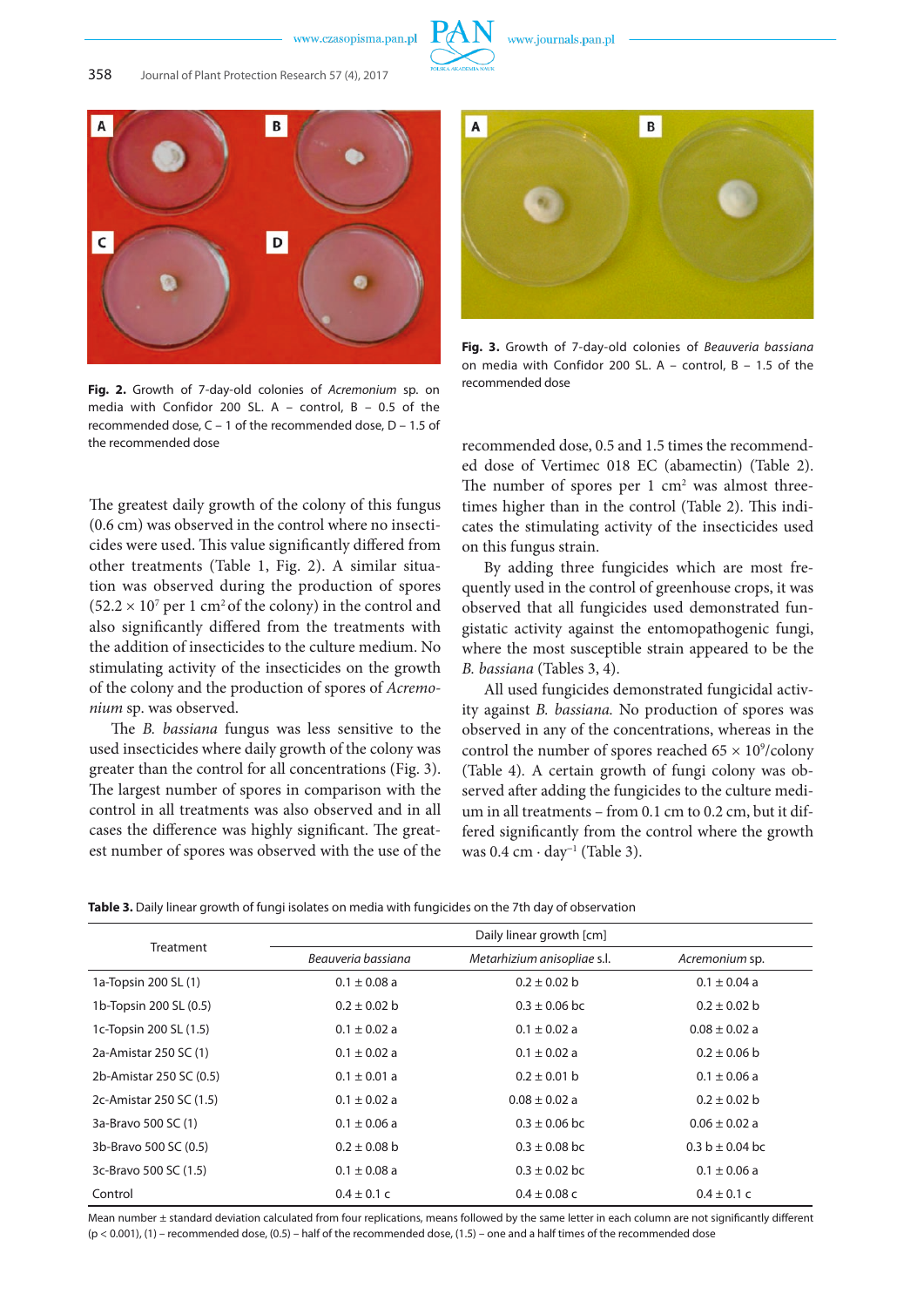www.journals.pan.pl

| Treatment               | Number of spores per 1 cm <sup>2</sup> of the colony $\times$ 10 <sup>7</sup> |                             |                 |  |
|-------------------------|-------------------------------------------------------------------------------|-----------------------------|-----------------|--|
|                         | Beauveria bassiana                                                            | Metarhizium anisopliae s.l. | Acremonium sp.  |  |
| 1a-Topsin 200 SL (1)    | $0 \pm 0.0 a$                                                                 | $2 \pm 0.8$ b               | $20.1 \pm 2 b$  |  |
| 1b-Topsin 200 SL (0.5)  | $0 \pm 0.0 a$                                                                 | $2 \pm 0.4$ b               | $52.8 \pm 6c$   |  |
| 1c-Topsin 200 SL (1.5)  | $0 \pm 0.0 a$                                                                 | $0 \pm 0.0 a$               | $10.5 \pm 2 a$  |  |
| 2a-Amistar 250 SC (1)   | $0 \pm 0.0 a$                                                                 | $3.7 \pm 0.8$ bc            | $22.3 \pm 4 h$  |  |
| 2b-Amistar 250 SC (0.5) | $0 \pm 0.0 a$                                                                 | $4.3 \pm 1.1$ bc            | $28.3 \pm 4 h$  |  |
| 2c-Amistar 250 SC (1.5) | $0 \pm 0.0 a$                                                                 | $2.3 \pm 0.6$ b             | $14.8 \pm 6a$   |  |
| 3a-Bravo 500 SC (1)     | $0 \pm 0.0 a$                                                                 | $2.5 \pm 0.4$ b             | $14.8 \pm 12 a$ |  |
| 3b-Bravo 500 SC (0.5)   | $0 \pm 0.0 a$                                                                 | $5.3 \pm 1.2$ C             | $26.3 \pm 6 b$  |  |
| 3c-Bravo 500 SC (1.5)   | $0 \pm 0.0 a$                                                                 | $1.5 \pm 0.4$ b             | $38.5 \pm 8$ b  |  |
| Control                 | $65 \pm 15.6$ b                                                               | $15.8 \pm 3.2$ d            | $190 \pm 21$ d  |  |

**Table 4.** Number of spores on media with fungicides on the 7th day of observation

Mean number ± standard deviation calculated from four replications, means followed by the same letter in each column are not significantly different  $(p < 0.001)$ , (1) – recommended dose, (0.5) – half of the recommended dose, (1.5) – one and a half times the recommended dose

All fungicides reduced daily mycelium growth and the number of spores per 1 cm2 of the colony of *Acremonium* sp. (Tables 3, 4). The fungus *M. anisopliae* s.l. was also susceptible to all used fungicides. They reduced mycelium growth and sporulation of this fungus.

## **Discussion**

Compatibility of chemical pesticides with microorganisms needs to be investigated, especially when they are and will be part of IPM programs. It is important to know the side effects of pesticides on beneficial organisms such as entomopathogenic fungi. Insecticides are generally less harmful to entomopathogens due to their mode of action. All tested insecticides added to the culture medium had an effect on the entomopathogenic fungi. The insecticides based on imidacloprid and spinosad applied at the recommended field dose, 0.5 of the recommended dose and 1.5 times the recommended dose showed low toxicity to the *B. bassiana* fungus. We even observed a stimulating effect on the growth and sporulation of this fungus. Similar results were obtained by Tkaczuk *et al.* (2016) when spinosad was applied at the recommended field dose. Some studies indicate synergetic effects of entomopathogenic fungi and particular insecticide substances (Pelizza *et al*. 2015). These researchers evaluated the efficacy of various combinations of three insecticides (luphenuron, methoxyfenozid, rynaxypar) and strains of *B. bassiana* and *M. anisopliae* in the control of the grasshopper pest and found that combinations of these insecticides with the tested fungi caused higher mortality of nymphs than any of the individual agents used alone. Other studies have shown that insecticides with fungi can inhibit the formation of chitin in mite cuticle and facilitate the fungi penetration inside (Hernandez *et al*. 2012).

In our experiment spinosad reduced the growth of *M. anisopliae* s.l. However, at 0.5 of the recommended dose we observed a stimulating effect on the sporulation of this fungus. A relatively small effect of insecticides on the growth and germination of entomopathogenic fungi compared to fungicides and herbicides has been observed (Miętkiewski *et al*. 1997; Tkaczuk *et al.* 2013). Other studies have shown that insecticides: fipronil, pyriproxyfen and hexaflumurion, significantly reduced the conidial germination of *M. anisopliae* under laboratory conditions (Rashid *et al*. 2010).

The insecticide based on imidacloprid stimulated growth and sporulation of *B. bassiana*, but inhibited sporulation of *M. anisopliae* s.l. species. Patil (2006) also observed that imidacloprid stimulated both the growth of the mycelium and sporulation of *B. bassiana* and *M. anisopliae*. Different results relative to *M. anisopliae* are proof that different strains of the same species of fungus react differently. They must always be investigated before the development of a strategy of Integrated Pest Control. Other biological control agents may be used in IPM, for example predatory mites. Previous studies have shown that insecticides based on abamectin and spinosad were safe to the predators, but when based on imidacloprid they were highly toxic to the predatory mites (Fiedler and Sosnowska 2014). Other studies have shown that an insecticide based on acetamiprid can be used together with *B. bassiana* and *M. anisopliae* (Fiedler and Sosnowska 2007). Pelizza *et al*. (2015) observed that insecticides tested: luphenuron, methoxyfenozide and rynaxypyr, did not affect fungi species *Beauveria bassiana* and *M. anisopliae*.

The fungus *Acremonium* sp. was susceptible to all tested insecticides.